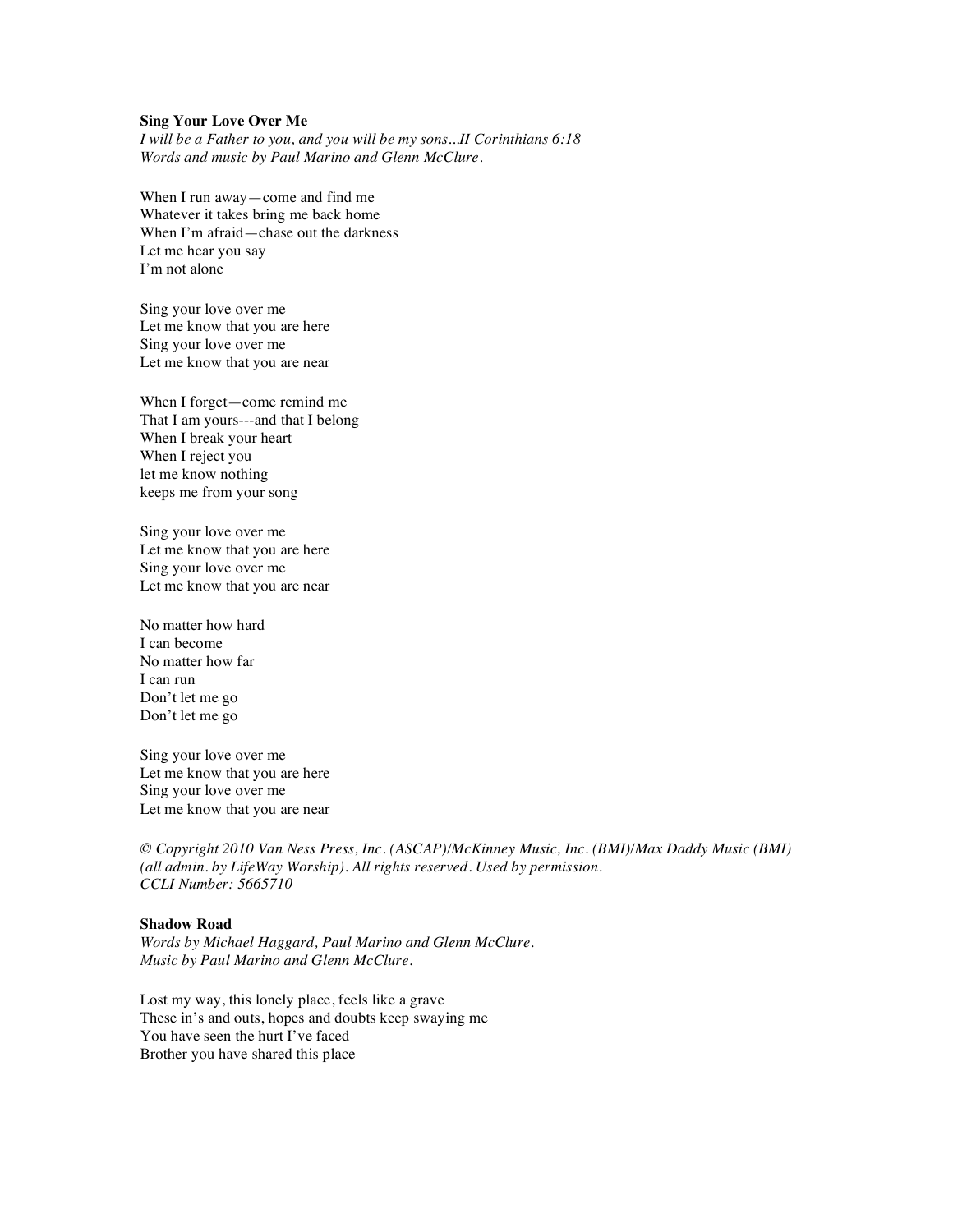Lead me down the shadow road Take me through the vast unknown Walk with me in the deepest places of my soul Lead me down the shadow road

Deep beneath, no one sees, the suffering Chattered heart, ripped apart, so incomplete You have shared the wounds and pain Brother you have gone this way

Lead me down the shadow road Take me through the vast unknown Walk with me in the deepest places of my soul Lead me down the shadow road

Darkness melts and fades away It's good to know you're here with me

Lead me down the shadow road Take me through the vast unknown Walk with me in the deepest places of my soul

Lead me down the shadow road Take me through the vast unknown Walk with me in the deepest places of my soul Lead me down the shadow road

*© Copyright 2010 Van Ness Press, Inc. (ASCAP)/McKinney Music, Inc. (BMI)/Max Daddy Music (BMI) (all admin. by LifeWay Worship). All rights reserved. Used by permission. CCLI Number: 5665727*

## **A Hymn to Life**

*Words by Robert Stamps Music: Ancient Folk Melody (Irish, English and Scottish Roots) Arranged by Glenn McClure.*

A hymn to Christ, All Hope come true, Who paid with love His brother's due. And last of all, Who'll rout the foe, And best of all, Whose God we know.

A hymn to God, Whose breath we've breathed, Whose voice we've heard And ways perceived; Who asks our best, But loved us first And loves us still, Despite our worst.

A hymn to love, A hymn to life: The love of child, The love of wife. No higher gift, Save God alone, Than these whom life Has named our own.

A hymn to friends, Life's long surprise Of opened doors And widened eyes.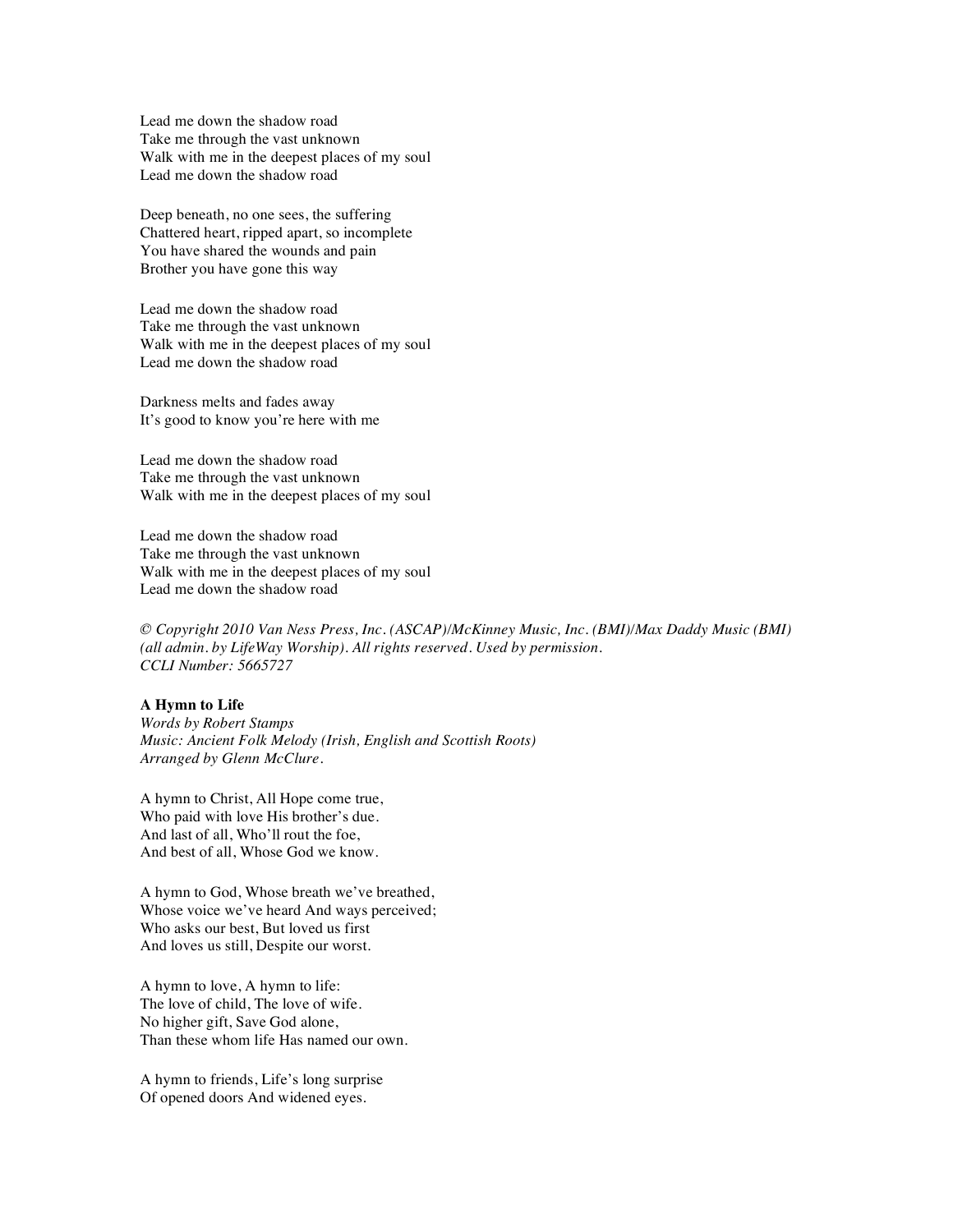'Round laughing fires Of wit and art, We dance a while, Then weep to part.

Depart my soul; Depart in peace. Run swiftly to A Higher Feast: God's Joy, for wine, God's Light, for bread. Feast long my heart; His table's spread!

*© Copyright 2005 Robert Stamps. All rights reserved. Used by permission*

## **Blessed Trinity**

*Words and music by Paul Marino and Glenn McClure.*

Blessed Trinity cover me Hide me in Your presence Wrap me with Your love and mercy Blessed Trinity cover me

Father, guide me with Your hand Jesus, hold me near Spirit, help me with each step let me know You're here

*© Copyright 2010 Van Ness Press, Inc. (ASCAP)/McKinney Music, Inc. (BMI)/Max Daddy Music (BMI) (all admin. by LifeWay Worship). All rights reserved. Used by permission. CCLI Number: 5665758*

# **Brother Will You Help?**

*Confess your faults one to another, and pray one for another, that ye may be healed. The effectual fervent prayer of a righteous man availeth much...James 5:16 Words and music by Darrell Harris and Glenn McClure.*

Brother will you help me with my penitence Help me hear the father's voice over my lament Brother will you help unload my bitterness Help me sing a song of joy that comes as I repent

Brother will you help me as I grieve a while, Help me as I cry these tears of pride and self-contempt Brother will you help me walk this painful mile, Help me til I find release and start to live again

Carry me to Father, carry me to rest Carry me to Jesus this is my request Lead me to the Water lead me to the Well Carry me to Father, O Brother will you help?

Brother will you help me break this cloak of shame Help me as I let it go with cries of sweet relief Brother will you help me find my truest name Help me see the truth in me and live with dignity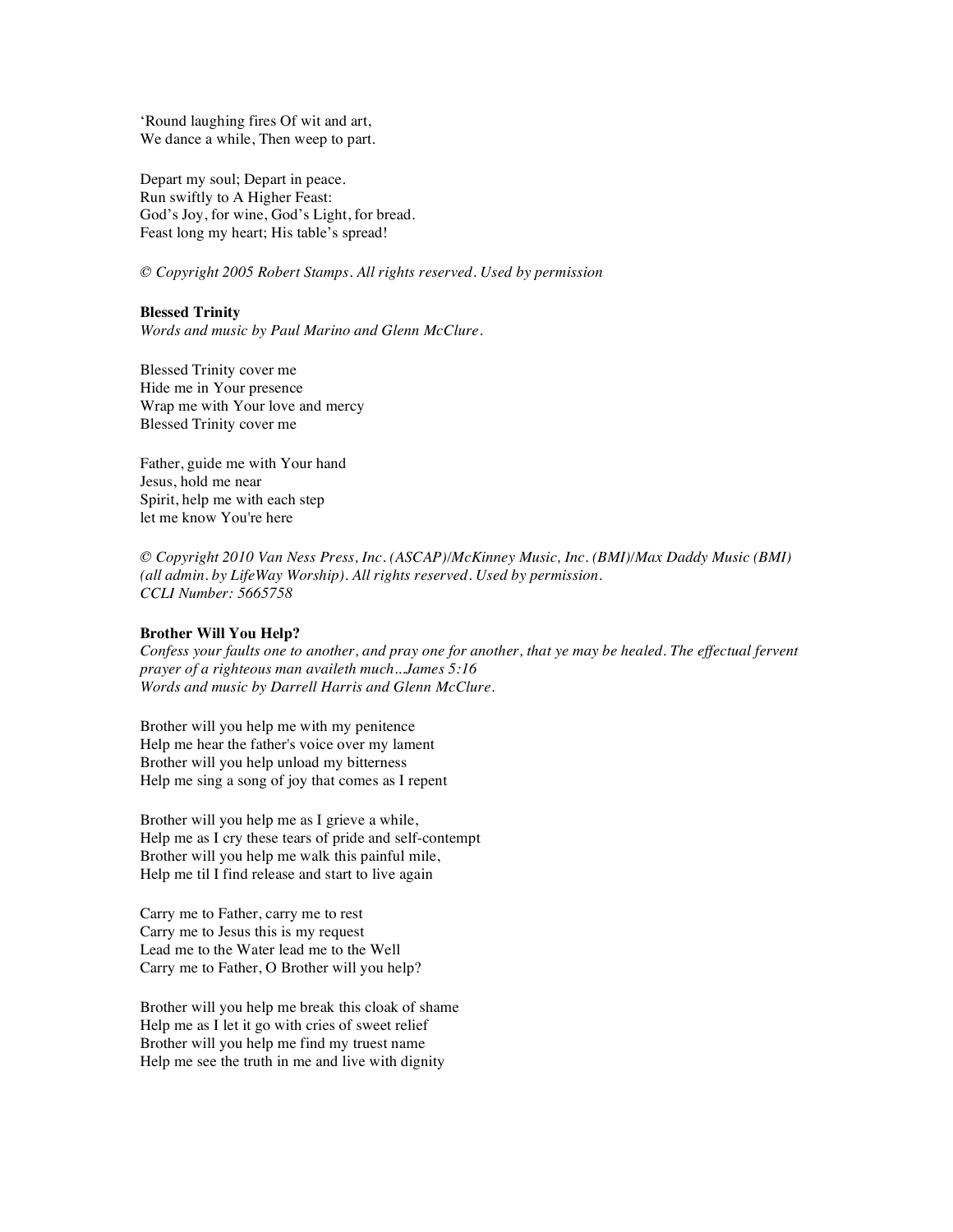Carry me to Father, carry me to rest Carry me to Jesus this is my request Lead me to the Water lead me to the Well Carry me to Father, O Brother will you help?

Lead me to the Water lead me to the Well Carry me to Father, O Brother will you help?

*© Copyright 2010 Van Ness Press, Inc. (ASCAP)/Petaluma Music (ASCAP)/McKinney Music, Inc. (BMI)/Max Daddy Music (BMI) (all admin. by LifeWay Worship). All rights reserved. Used by permission. CCLI Number: 5780736*

#### **Be Thou My Vision**

*Words: Ancient Irish Melody; tr. Mary E. Byrne. Music: Traditional Irish Melody. Arranged by Glenn McClure.*

Be Thou my Vision, O Lord of my heart; Naught be all else to me, save that Thou art. Thou my best Thought, by day or by night, Waking or sleeping, Thy presence my light.

Be Thou my Wisdom, and Thou my true Word; I ever with Thee and Thou with me, Lord; Thou my great Father, I Thy true son; Thou in me dwelling, and I with Thee one.

Be Thou my battle Shield, Sword for the fight; Be Thou my Dignity, Thou my Delight; Thou my soul's Shelter, Thou my high Tower: Raise Thou me heavenward, O Power of my power.

Riches I heed not, nor man's empty praise, Thou mine Inheritance, now and always: Thou and Thou only, first in my heart, High King of Heaven, my Treasure Thou art.

High King of Heaven, my victory won, May I reach Heaven's joys, O bright Heaven's Sun! Heart of my own heart, whatever befall, Still be my Vision, O Ruler of all,

Still be my Treasure, O Ruler of all, Still be my Father, O Ruler of all.

*© Copyright 2010 McKinney Music, Inc. (BMI)/Max Daddy Music (BMI) (both admin. by LifeWay Worship). All rights reserved. Used by permission. CCLI Number: 5788367*

# **You Grace Is Enough**

*Written by Matt Maher*

Great is Your faithfulness O God You wrestle with the sinner's restless heart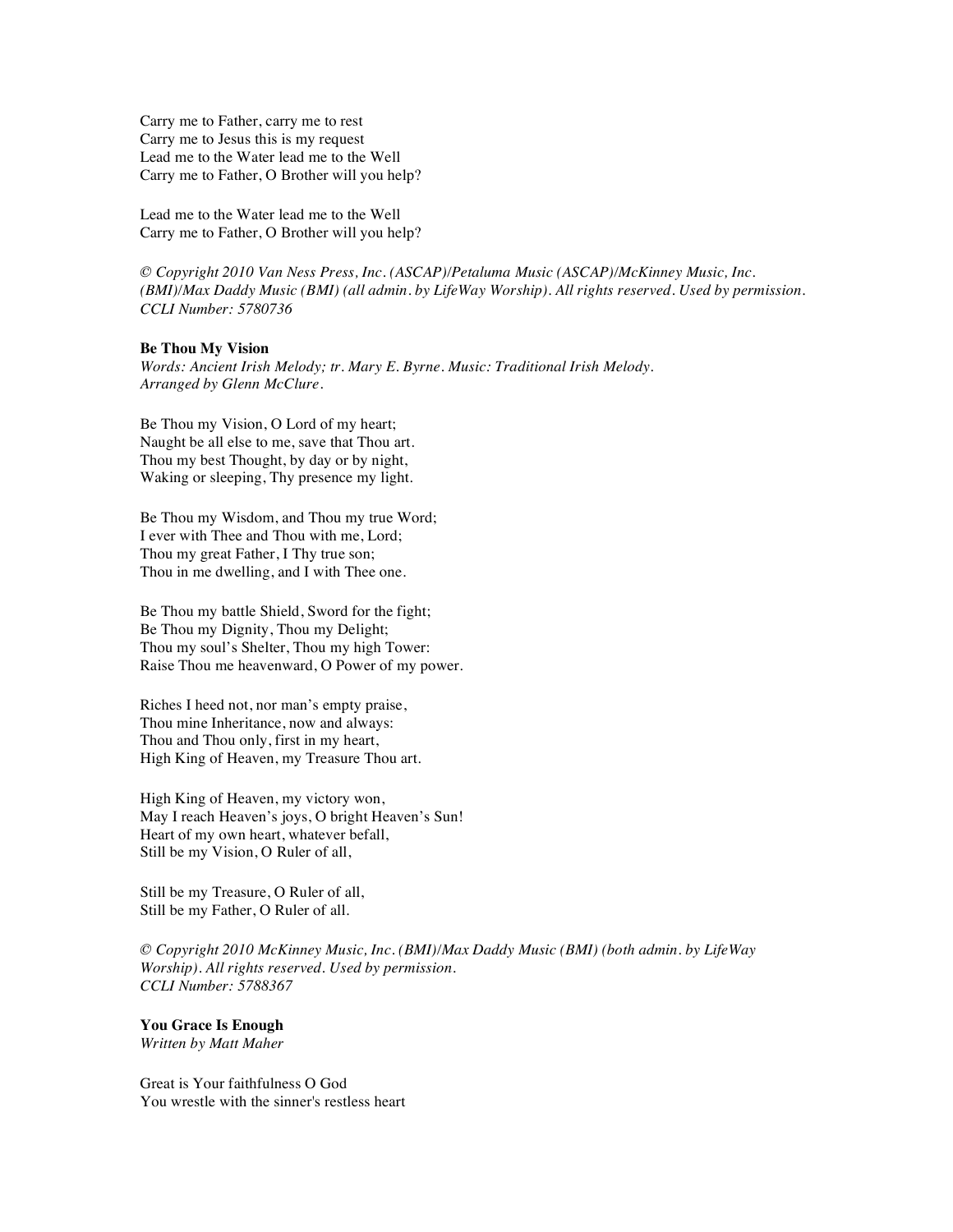You lead us by still waters into mercy And nothing can keep us apart

So remember Your people Remember Your children Remember Your promise O God

Your grace is enough Your grace is enough Your grace is enough for me

Great is Your love and justice God of Jacob You use the weak to lead the strong You lead us in the song of your salvation And all Your people sing along

So remember Your people Remember Your children Remember Your promise O God

Your grace is enough Your grace is enough Your grace is enough for me

Yeah Your grace is enough Heaven reaching down to us Your grace is enough for me

God I see Your grace is enough I'm covered in your love Your grace is enough for me, for me

*© 2003 spiritandsong.com, Thankyou Music (Admin. by EMI Christian Music Publishing) CCLI Number: 4477026*

#### **Door of Hope**

*Words and music by Paul Marino and Glenn McClure*

Come brother do not run And do not reason why Come brother when you feel undone Simply to the Savior fly Come brother when you feel undone Simply to the Savior fly

A door of hope is opened wide There's healing in his hands and side Receive the bread receive the wine Jesus bids us come

Come sister just draw near Bring all your sin and guilt Come sister what is there to fear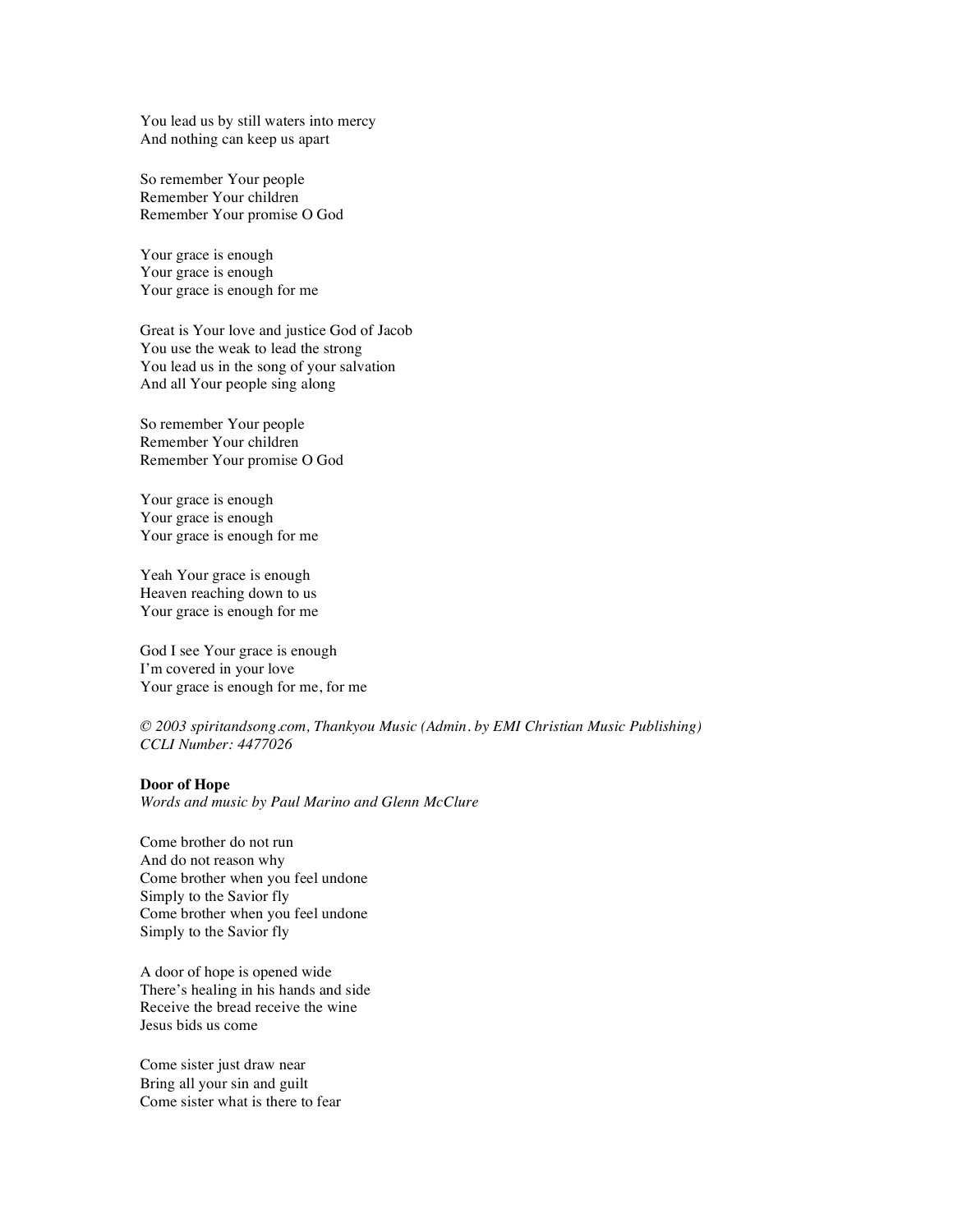Since Jesus blood was spilt Come sister what is there to fear Since Jesus blood was spilt

A door of hope is opened wide There's healing in his hands and side Receive the bread receive the wine Jesus bids us come

A door of hope is opened wide There's healing in his hands and side Receive the bread receive the wine Jesus bids us come

Come family just believe Put the Savior to the test Come family will you just receive In Jesus there is rest Come family will you just receive In Jesus there is rest

*© Copyright 2010 Van Ness Press, Inc. (ASCAP)/McKinney Music, Inc. (BMI)/Max Daddy Music (BMI) (all admin. by LifeWay Worship). All rights reserved. Used by permission. CCLI Number: 5665734*

# **Blessed Be Your Name**

*Written by Matt and Beth Redman*

Blessed be Your name In the land that is plentiful Where Your streams of abundance flow Blessed be Your name

Blessed be Your name When I'm found in the desert place Though I walk through the wilderness Blessed be Your name

Every blessing You pour out I'll turn back to praise When the darkness closes in Lord still I will say

Blessed be the name of the Lord Blessed be Your name Blessed be the name of the Lord Blessed be Your glorious name

Blessed be Your name When the sun's shining down on me When the world's all as it should be Blessed be Your name